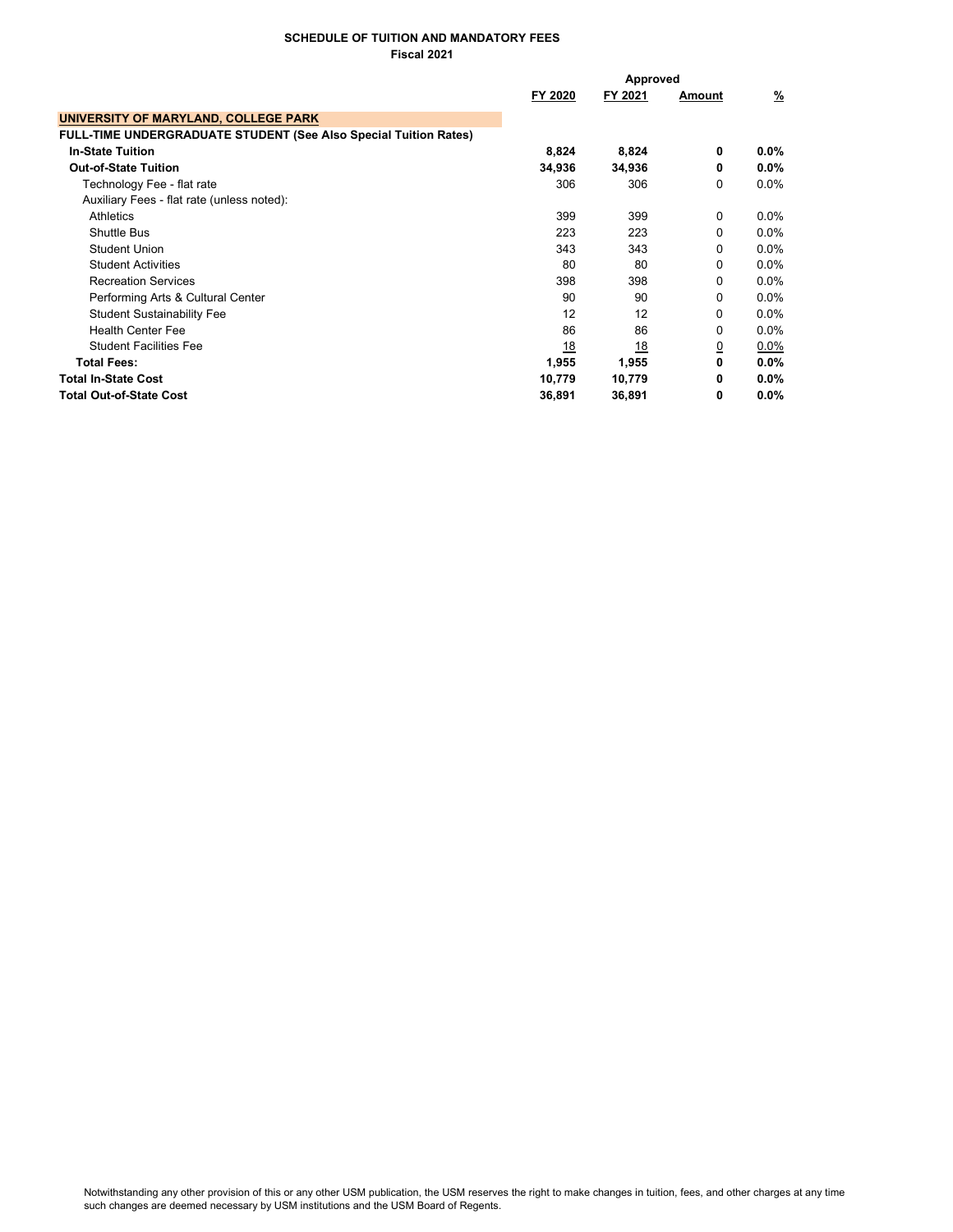|                                                                          | Approved |                |          |  |
|--------------------------------------------------------------------------|----------|----------------|----------|--|
| FY 2020                                                                  | FY 2021  | Amount         | <u>%</u> |  |
| PART-TIME UNDERGRADUATE PER CREDIT HOUR (See Also Special Tuition Rates) |          |                |          |  |
| 367                                                                      | 367      | 0              | $0.0\%$  |  |
| 1,456                                                                    | 1,456    | 0              | $0.0\%$  |  |
| 153                                                                      | 153      | 0              | $0.0\%$  |  |
|                                                                          |          |                |          |  |
| 133                                                                      | 133      | 0              | $0.0\%$  |  |
| 111                                                                      | 111      | 0              | $0.0\%$  |  |
| 171                                                                      | 171      | 0              | $0.0\%$  |  |
| 40                                                                       | 40       | 0              | $0.0\%$  |  |
| 199                                                                      | 199      | 0              | $0.0\%$  |  |
| 45                                                                       | 45       | 0              | $0.0\%$  |  |
| 6                                                                        | 6        | 0              | $0.0\%$  |  |
| 43                                                                       | 43       | $\Omega$       | $0.0\%$  |  |
| 9                                                                        | 9        | $\overline{0}$ | $0.0\%$  |  |
| 910                                                                      | 910      | 0              | $0.0\%$  |  |
|                                                                          |          |                |          |  |

### SPECIAL TUITION RATES FOR UNDERGRADUATES:

JUNIORS & SENIORS MAJORING IN BUSINESS, ENGINEERING, & COMPUTER SCIENCE

These students pay the annual standard tuition and mandatory fees above PLUS the annual differential pricing rate. In-State and Out-of-State undergraduate students pay the same differential pricing rate.

| Full-time Undergraduate Jr./Sr. rate                                                                     | 2,856  | 2,856  | 0        | 0.0%    |
|----------------------------------------------------------------------------------------------------------|--------|--------|----------|---------|
| Part-time Undergraduate Jr./Sr. rate (per credit hour)                                                   | 118    | 118    | 0        | 0.0%    |
| FULL-TIME UNDERGRADUATE STUDENT - JUNIORS & SENIORS MAJORING IN BUSINESS, ENGINEERING & COMPUTER SCIENCI |        |        |          |         |
| In-State Tuition                                                                                         | 8,824  | 8,824  | 0        | 0.0%    |
| Out-of-State Tuition                                                                                     | 34,936 | 34,936 | 0        | $0.0\%$ |
| Differential Pricing Rate Jr./Sr.                                                                        | 2,856  | 2,856  | 0        | 0.0%    |
| Fees (Per Student)                                                                                       | 1,955  | 1,955  | 0        | 0.0%    |
| <b>Total In-State Full-time</b>                                                                          | 13,635 | 13,635 | 0        | 0.0%    |
| <b>Total Out-of-State Full-time</b>                                                                      | 39,747 | 39,747 | 0        | 0.0%    |
| PART-TIME UNDERGRADUATE - JUNIORS & SENIORS MAJORING IN BUSINESS, ENGINEERING & COMPUTER SCIENCE         |        |        |          |         |
| In-State Tuition (Per Credit Hour)                                                                       | 367    | 367    | 0        | 0.0%    |
| Out-of-State Tuition (Per Credit Hour)                                                                   | 1,456  | 1,456  | 0        | 0.0%    |
| Differential Pricing Rate Jr./Sr. (Per Credit Hour)                                                      | 118    | 118    | <u>0</u> | 0.0%    |
| <b>Total In-State Part-time</b>                                                                          | 485    | 485    | 0        | 0.0%    |
| <b>Total Out-of-State Part-time</b>                                                                      | 1,574  | 1,574  | 0        | 0.0%    |
| Part-time mandatory fee (flat rate per student)                                                          | 910    | 910    | 0        | 0.0%    |
| <b>FULL-TIME GRADUATE STUDENT (See Also Special Graduate Tuition Rates)</b>                              |        |        |          |         |
| In-State Tuition - per credit hour                                                                       | 731    | 731    | 0        | 0.0%    |
| Out-of-State Tuition - per credit hour                                                                   | 1,625  | 1,625  | 0        | 0.0%    |
| PhD Candidacy In-State Tuition - per semester                                                            | 1,209  | 1,209  | 0        | 0.0%    |
| PhD Candidacy Out-of-State Tuition - per semester                                                        | 2,377  | 2,377  | 0        | 0.0%    |
| Technology Fee - flat rate                                                                               | 306    | 306    | 0        | 0.0%    |
| Auxiliary Fees - flat rate (unless noted):                                                               |        |        |          |         |
| Athletics                                                                                                | 133    | 133    | 0        | 0.0%    |
| <b>Shuttle Bus</b>                                                                                       | 223    | 223    | $\Omega$ | 0.0%    |
| <b>Student Union</b>                                                                                     | 343    | 343    | 0        | 0.0%    |
| <b>Student Activities</b>                                                                                | 38     | 38     | $\Omega$ | 0.0%    |
| <b>Recreation Services</b>                                                                               | 398    | 398    | 0        | 0.0%    |
| Performing Arts & Cultural Center                                                                        | 90     | 90     | $\Omega$ | 0.0%    |
| <b>Health Center Fee</b>                                                                                 | 86     | 86     | 0        | 0.0%    |
| <b>Student Facilities Fee</b>                                                                            | 18     | 18     | <u>0</u> | 0.0%    |
| <b>Total Fees:</b>                                                                                       | 1.635  | 1.635  | 0        | 0.0%    |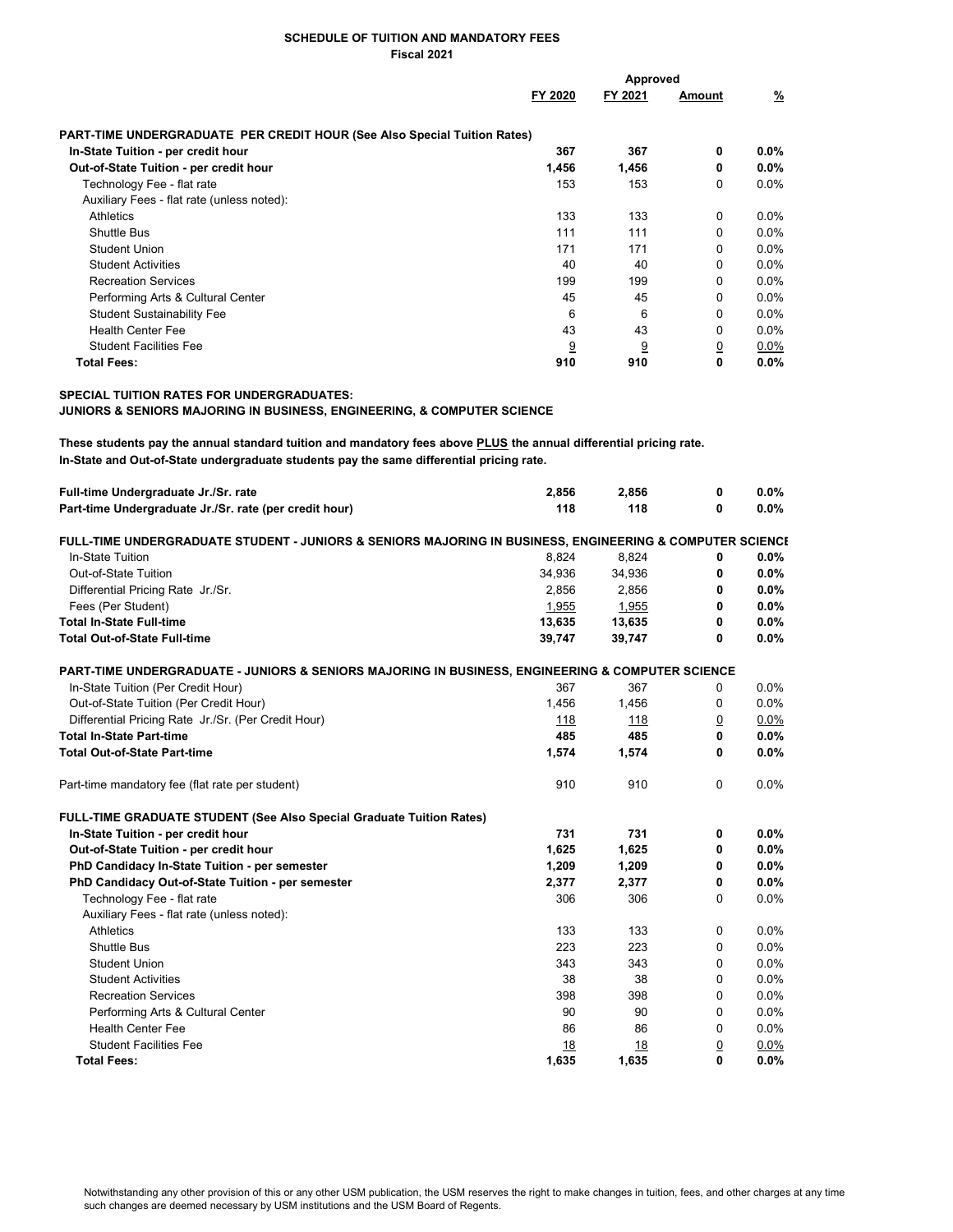|                                                                                                                                        | Approved |          |                |         |
|----------------------------------------------------------------------------------------------------------------------------------------|----------|----------|----------------|---------|
|                                                                                                                                        | FY 2020  | FY 2021  | Amount         | %       |
| PART-TIME GRADUATE per credit hour (See Also Special Graduate Tuition Rates)                                                           |          |          |                |         |
| In-State Tuition - per credit hour                                                                                                     | 731      | 731      | 0              | $0.0\%$ |
| Out-of-State Tuition - per credit hour                                                                                                 | 1,625    | 1,625    | 0              | $0.0\%$ |
| PhD Candidacy In-State Tuition - per semester                                                                                          | 1,209    | 1,209    | 0              | $0.0\%$ |
| PhD Candidacy Out-of-State Tuition - per semester                                                                                      | 2,377    | 2,377    | 0              | $0.0\%$ |
| Technology Fee - flat rate                                                                                                             | 153      | 153      | 0              | $0.0\%$ |
| Auxiliary Fees - flat rate (unless noted):                                                                                             |          |          |                |         |
| Athletics                                                                                                                              | 133      | 133      | 0              | $0.0\%$ |
| <b>Shuttle Bus</b>                                                                                                                     | 111      | 111      | 0              | 0.0%    |
| <b>Student Union</b>                                                                                                                   | 171      | 171      | $\Omega$       | 0.0%    |
|                                                                                                                                        |          |          |                |         |
| <b>Student Activities</b>                                                                                                              | 38       | 38       | 0              | 0.0%    |
| <b>Recreation Services</b>                                                                                                             | 199      | 199      | $\Omega$       | $0.0\%$ |
| Performing Arts & Cultural Center                                                                                                      | 45       | 45       | 0              | $0.0\%$ |
| <b>Health Center Fee</b>                                                                                                               | 43       | 43       | 0              | $0.0\%$ |
| <b>Student Facilities Fee</b>                                                                                                          | 9        | <u>9</u> | $\overline{0}$ | 0.0%    |
| <b>Total Fees:</b>                                                                                                                     | 902      | 902      | $\mathbf{0}$   | $0.0\%$ |
| <b>SPECIAL GRADUATE TUITION RATES:</b>                                                                                                 |          |          |                |         |
| <b>PROFESSIONAL GRADUATE PROGRAMS:</b>                                                                                                 |          |          |                |         |
| (Full-time and part-time mandatory fees are at graduate rates listed above for programs at College Park.                               |          |          |                |         |
| Additional fees above the standard fees or exceptions to the standard fees are noted below.)                                           |          |          |                |         |
| <b>SCHOOL OF ARCHITECTURE</b>                                                                                                          |          |          |                |         |
| <b>PART-TIME GRADUATE STUDENTS - per credit hour</b>                                                                                   |          |          |                |         |
| Master (and Certificate) of Real Estate Development                                                                                    |          |          |                |         |
| In-State Tuition - per credit hour                                                                                                     | 871      | 871      | 0              | $0.0\%$ |
| Out-of-State Tuition - per credit hour                                                                                                 | 1,163    | 1,163    | 0              | $0.0\%$ |
|                                                                                                                                        |          |          |                |         |
| School of Architecture Technology Fee (per semester) - Full-Time                                                                       | 100      | 100      | 0              | $0.0\%$ |
| School of Architecture Technology Fee (per semester) - Part-Time                                                                       | 50       | 50       | 0              | 0.0%    |
|                                                                                                                                        |          |          |                |         |
| <b>SCHOOL OF ENGINEERING</b>                                                                                                           |          |          |                |         |
| PART-TIME GRADUATE STUDENTS - per credit hour                                                                                          |          |          |                |         |
| Professional Masters in Engineering <sup>1</sup>                                                                                       | 1,028    | 1,028    | 0              | $0.0\%$ |
| <b>Distance Learning Engineering</b>                                                                                                   | 1,272    | 1,272    | 0              | $0.0\%$ |
| Masters in Telecommunications                                                                                                          | 1,143    | 1,143    | 0              | $0.0\%$ |
| <sup>1</sup> For remote sites, students pay a Distance Education Technology Services fee of \$150 per class. Students pay the standard |          |          |                |         |
| Technology Fee noted above but do not pay the standard auxiliary fees.                                                                 |          |          |                |         |
| <b>COLLEGE OF EDUCATION</b>                                                                                                            |          |          |                |         |
| PART-TIME & FULL-TIME OFF-SITE GRADUATE STUDENTS - per credit hour                                                                     |          |          |                |         |
| Masters of Education, Masters of Arts, Doctor of Education and                                                                         | 753      | 753      | 0              | $0.0\%$ |
| Certificate Programs <sup>2</sup>                                                                                                      |          |          |                |         |
| <sup>2</sup> Students pay the standard Technology Fee noted above but do not pay the standard auxiliary fees.                          |          |          |                |         |
| <b>COLLEGE OF BUSINESS AND MANAGEMENT</b>                                                                                              |          |          |                |         |
| <b>MBA PROGRAMS</b>                                                                                                                    |          |          |                |         |
| PART-TIME and FULL-TIME MBA (Program in College Park)                                                                                  |          |          |                |         |
| In-State Tuition - per credit hour                                                                                                     | 1,708    | 1,708    | 0              | $0.0\%$ |
| Out-of-State Tuition - per credit hour                                                                                                 | 2,098    | 2,098    | 0              | 0.0%    |
| MBA Association Fee (Fall only)                                                                                                        | 725      | 725      | 0              | 0.0%    |
|                                                                                                                                        |          |          |                |         |
| PART-TIME MBA PROGRAM (Offsite programs) <sup>3</sup>                                                                                  |          |          |                |         |
| Tuition - per credit hour                                                                                                              | 1,682    | 1,682    | 0              | $0.0\%$ |
| PT MBA Association Fee (Fall and Spring - each semester)                                                                               | 100      | 100      | 0              | 0.0%    |
|                                                                                                                                        |          |          |                |         |

<sup>3</sup>Students pay the standard Technology Fee noted above but do not pay the standard auxiliary fees.